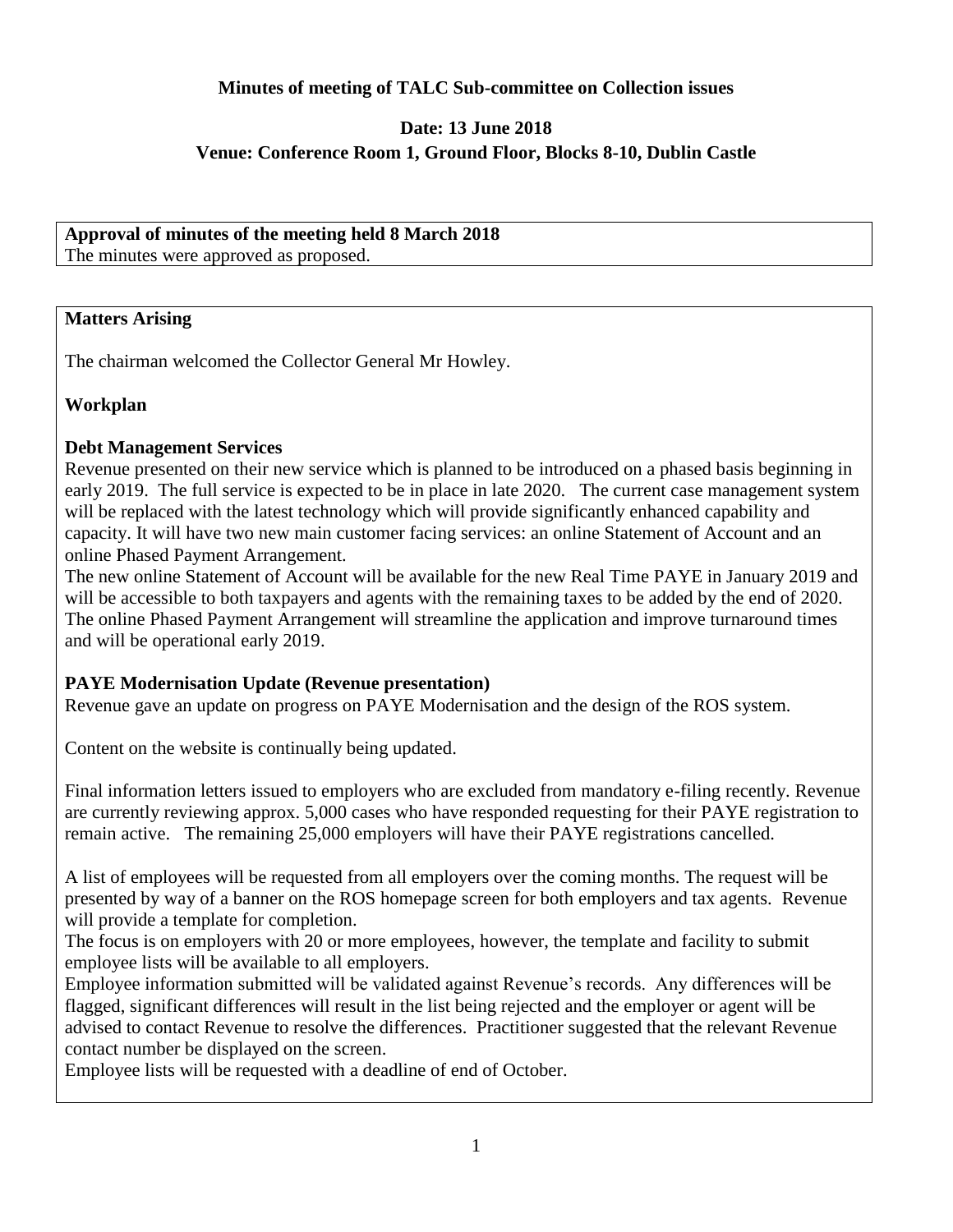Revenue commenced their customer service visits in May. There are dedicated teams in each Region managing the visits. Employers are contacted in advance to arrange the visit. No specific outcomes to report to date.

Revenue have also commenced their profile interviews under the project. Practitioners noted that often it is the same staff member within the firms dealing with a number of interviews on behalf of more than one client and in some cases it has not been possible to reschedule the date or venue with Revenue.

Following responses received to date, regional seminars are likely to be scheduled in every county beginning in September.

Revenue demonstrated the new manual input payroll screens for employers who do not use payroll software.

Revenue confirmed that amendments may be made to payroll submissions under the new real time reporting system. If the amendment arises due to an error in the figures submitted or clerical error filers will have to amend the original payroll submission. If the amendment arises due to an increase in the payment made to the employee the additional payment should be included in the current payroll submission.

General guidance for directors and the new realtime reporting system will issue based on queries raised to date. When published, these will be presented to the External Stakeholder group. If additional guidance is requested, it will be provided where appropriate.

### **MyEnquiries and related matters**

Revenue provided an overview of the current response statistics to queries under the service highlighting that the majority of queries are responded to within the customer service standards of 20 days. Revenue told the committee that as part of their Customer Engagement Strategy 2018-2022 they are committed to reducing the response times. To achieve this reduction they are reviewing the queries received to identify alternative ways of providing information regularly sought and other contact methods.

Practitioner suggested that queries be categorised as tax agent "call for action" or routine information request, a more direct route for tax agents while identifying priority contact would improve the service.

Revenue requested that practitioners submit a list of commonly experienced difficulties with navigating the Revenue website and sourcing information.

Practitioners noted that an automatic telephone service would not be welcome; it is preferred to speak with a Revenue representative. Some communication from Revenue to advise that there will be a delay in the detailed response via MyEnquiries would also be welcome.

The 1890 Business Taxes telephone service review continues, the cost of using this service is under consideration. Calls to the service have reduced; Revenue will provide detailed statistics on the response rates.

Practitioners requested that Revenue consider the introduction of a dedicated agent telephone service, Revenue advised that this matter was dealt with at Main TALC on 1<sup>st</sup> May 2018. Revenue advised that the possibility of introducing an "agent-only" telephone service was examined and they have concluded that it is not a necessity at this time. This is due to the changes made to Business Taxes 1890 service including consistent opening hours and improved level of performance.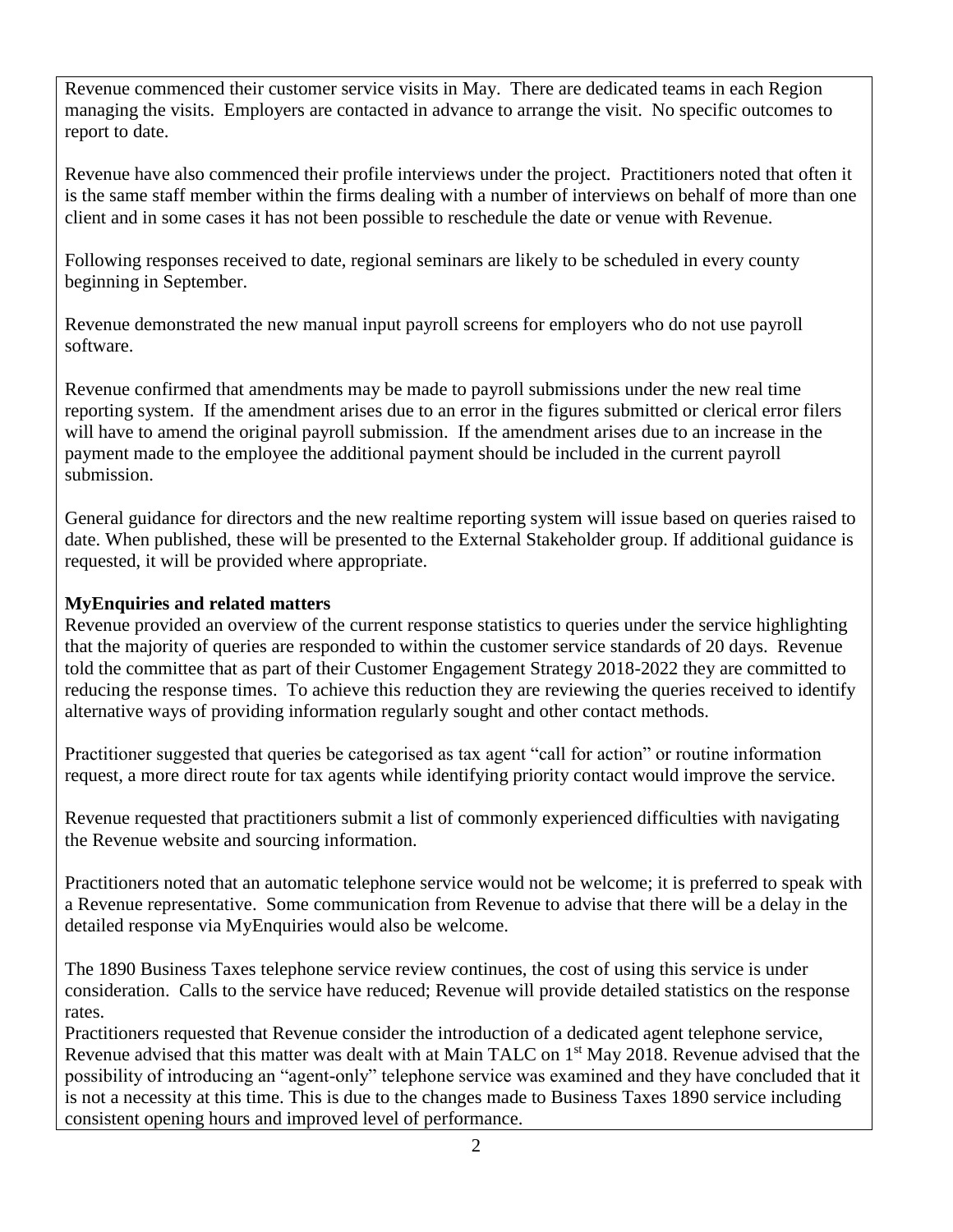Revenue issued a written response to practitioners' request for an offset function in advance of the meeting. The response sets out the current methods of requesting an offset of a tax refund.

# **VAT Registrations**

The introduction of a dual system is under construction for delivery at the end of 2018. This system will split domestic and international registrations into two tiers. This dual system is expected to quicken the registration process.

The VAT registration checklist circulated to the committee in 2016 is still relied upon and practitioners will remind members to refer to this checklist as part of their VAT registration procedures.

# **ROS Issues**

Revenue confirmed that ROS is correctly calculating the tax due on offshore gains. Correspondence issued in 2017 was referred to and will be recirculated by the secretary.

Revenue presented on a number of ROS updates that are scheduled to be released in the coming days.

Form 11

- Change to the question on residency which requires positive yes/no confirmation compared to the previous 'tickbox' requirement.
- Income received from the Department of Agriculture, Food and the Marine will be pre-populated into the self-employed income panel
- Approx. 38,000 paper Form 11 returns have been issued by post in the past week. No paper returns are issuing to taxpayers under 40 years of age, with income over  $\epsilon$ 75,000 or who have a tax agent
- Confirmation is required of the spouse details and date of marriage in joint assessment cases.
- Filers are reminded that amending the basis of assessment in the personal details panel impacts on the calculation of tax liability and results in a new Form being presented. Accordingly, all the data that was pre-populated is deleted. Before changing the basis of assessment, filers should print or copy the pre-populated details.

# Online letters of residency

A new online application is available on ROS and MyAccount for letters of residency. This new services is available to taxpayers and tax agents. In most cases a pdf version of the letter will issue automatically.

ROS changes

- The new MyServices screen now includes a 'Frequently Used Services' tab which can be populated with a maximum of nine services (one of which must be MyEnquiries) most commonly used.
- The Employer Services has been given prominence and the PPSN checker which has been available since April and the Employee List which will commence this month are visible.
- A new priority email category for the ROS inbox.

# Dual agent registration for payroll

A new online registration facility is available for dual payroll agent registrations. The new facility will allow agents register to provide payroll services only on behalf of an employer client.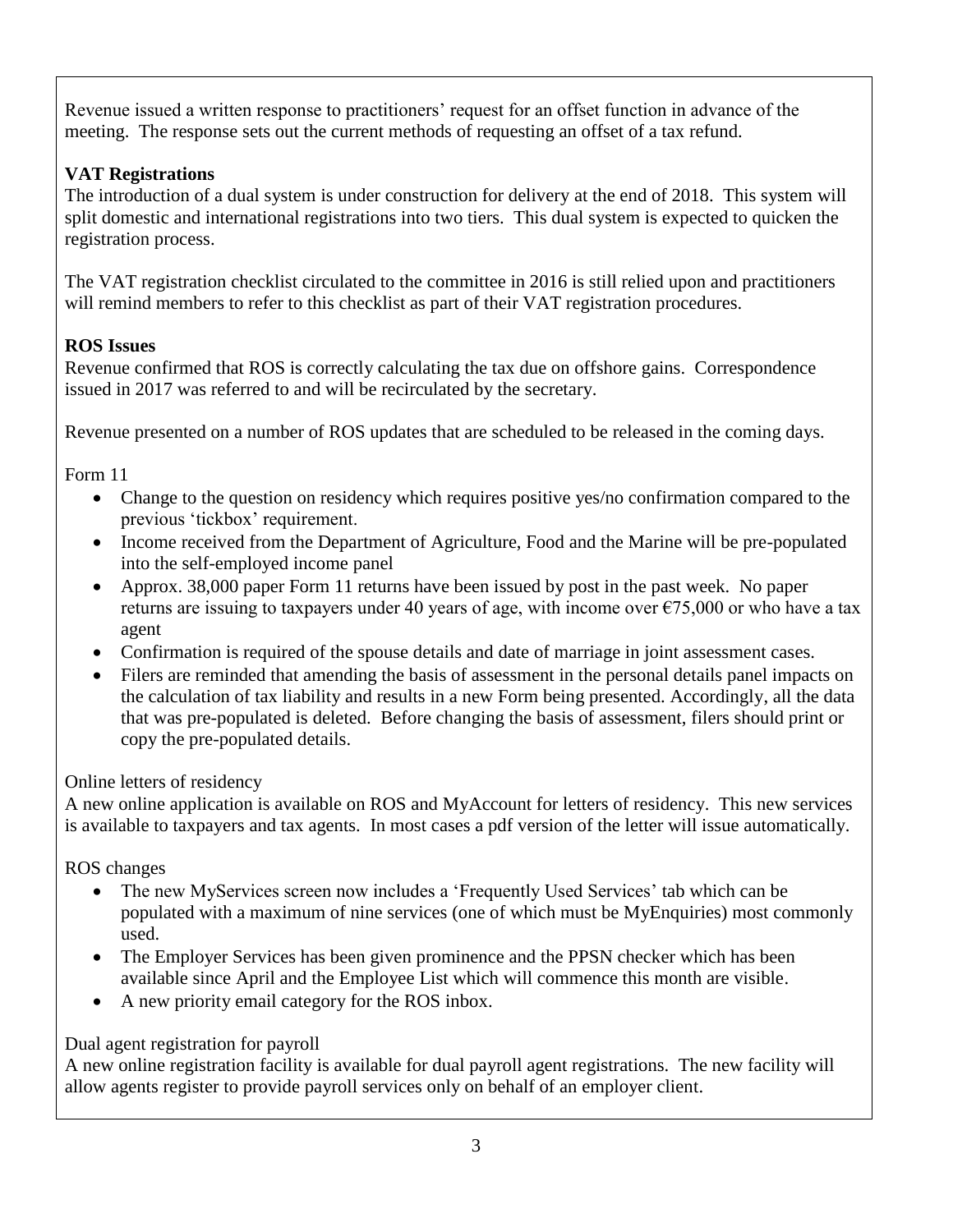New manuals, or updates to current Revenue Tax and Duty Manuals will issue to reflect the above updates.

#### **Transferring clients to a new adviser (a new TAIN)**

Following the introduction of GDPR, Revenue's procedures in relation to bulk migration of clients to a new TAIN now requires a single confirmation letter/agent link authorisation for each client, it is not possible to move clients in bulk to a new TAIN.

#### **Access to prior year information for a new tax agent**

Revenue advised that an online option to present prior year information is not possible. Tax agents will need to contact the Revenue District to obtain the information.

Revenue advised that they have already commented on this at the previous 2 meetings. As previously advised, Revenue examined the matter and there are technical difficulties in developing an online solution. The difficulties include issues such as the client not having an inbox, not being able to get a copy of the return at the time it is filed or with ensuring that data protection access requirements are adhered to. Practitioners always have the option to set up a practice agreement whereby they agree at their level/committees that they transfer a file when the client leaves subject to appropriate Data Protection controls or such like.

#### **List of exceptional contact – Dublin**

Revenue will speak with their colleagues regarding putting in place a nominated exceptional contact(s) for the Dublin Region. Currently there is a generic email account that is monitored by the office but no specific person is assigned as the exception contact.

#### **Guidelines for Agents Acting on Behalf of Taxpayers – dual agents**

Revenue advised that the TDM would be updated to reflect the online registration for payroll only along with the additional information on the current 'dual agent' registration process for VAT & CT. There is no formal "review" of the guidelines planned. Additional information to reflect the current process and the new online process for 'payroll only' agents will be added.

**Facility to offset refund for one year against tax underpayments for previous years**

Revenue advised practitioners that it was never possible under the "old" (PAYE Anytime) system when Form 12 for several years were filed at the same time, for the system to automatically offset underpayments arising against any refunds due. Any automatic offset depended on the sequence of filing of returns.

The system checks all balances and offsets tax refunds against tax liabilities within pre-defined parameters. There has been no change in the system for eForm12 returns.